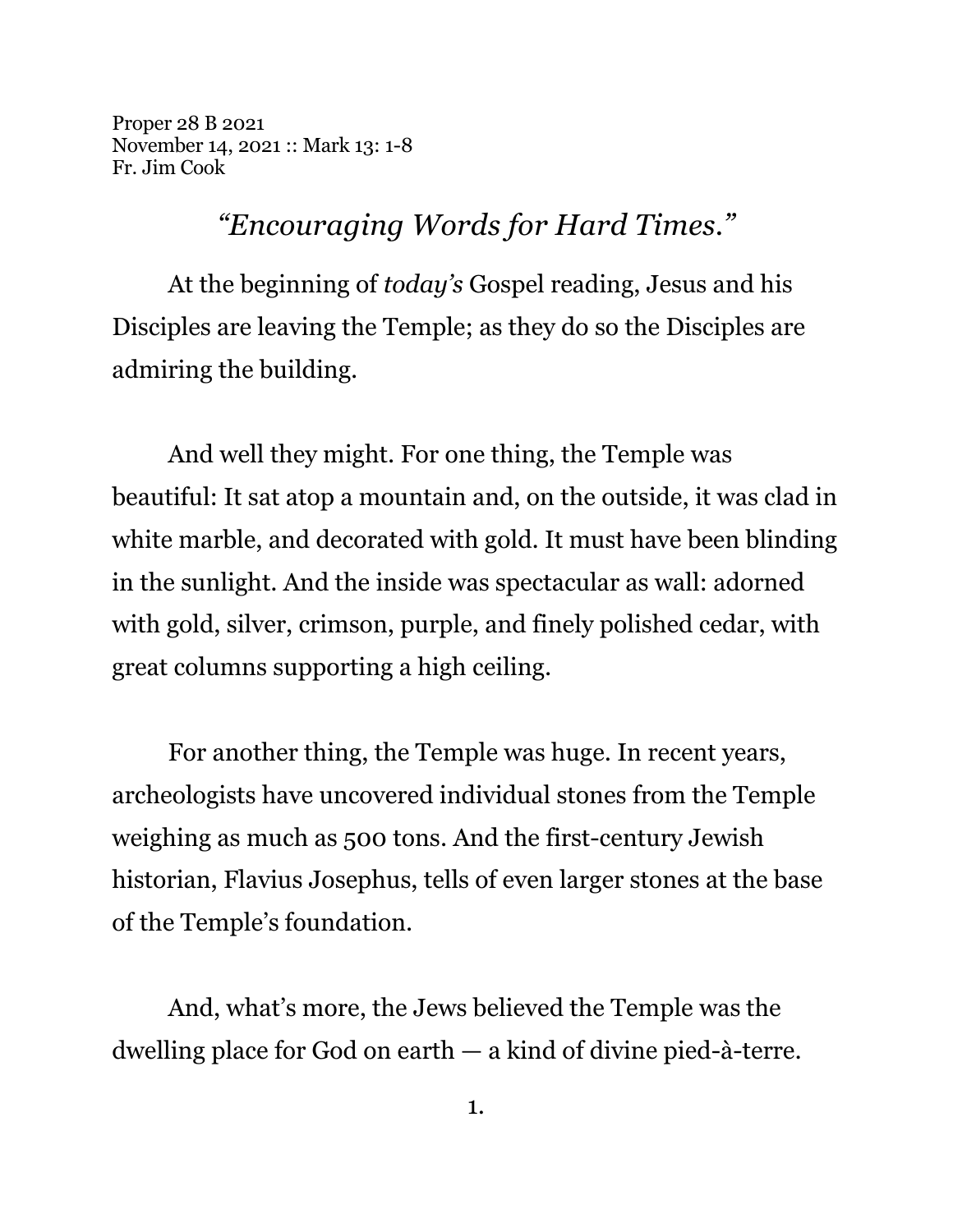And so, for these reasons and more, the Temple in Jerusalem — and quite possibly the whole city itself — came to be a powerful symbol of Jewish faith, culture, and hope. But it was especially a symbol of Jewish *identity*.

Anyway, right after the Disciples have been admiring this wonderful place, Jesus says to them:

> "Do you see these great buildings? Not one stone will be left here upon another; all will be thrown down" (Mark 13:2).

The effect of these words would have been similar to Jesus having delivered a collective punch to the solar plexus of everyone within earshot. So, it would come as no surprise that this sudden and unexpected pronouncement has the Disciples extremely upset, and so at the earliest opportunity they quiz Jesus about this:

> "Tell us, when will this be, and what will be the sign that all these things are about to be accomplished?" (Mark 13:4).

> > 2.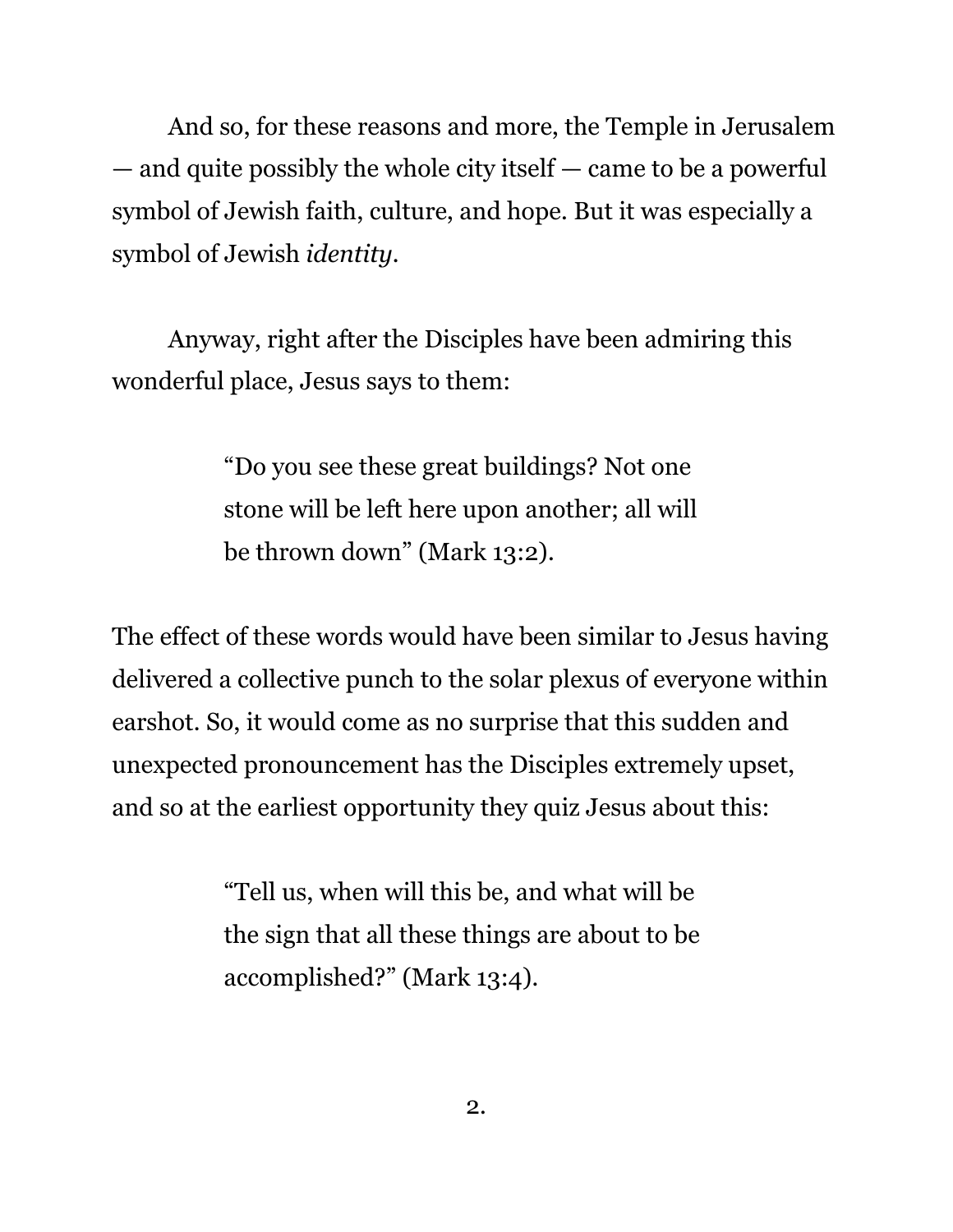On one level they may be hoping that, with more information, they might be able to do something to avert this catastrophe. But on another level, *I think they simply want to be reassured*. And that's when Jesus makes this very strange declaration:

> "Beware that no one leads you astray. Many will come in my name and say, 'I am he!' and they will lead many astray. When you hear of wars and *rumors* of wars, do not be alarmed; this must take place, but the end is still to come. For nation will rise against nation, and kingdom against kingdom; there will be earthquakes in various places; there will be famines. This is but the beginning of the birth-pangs" (Mark 13:5-8).

And it goes like this on for another 28 verses! It's really a very puzzling part of Mark's gospel. And the reason for that is because, when Jesus begins to respond to the Disciples' concerns, *the style of writing* changes — from simple narrative, to what's known as apocalyptic writing. In fact, this part of Mark's gospel is referred to by scholars as "The Little Apocalypse of Mark."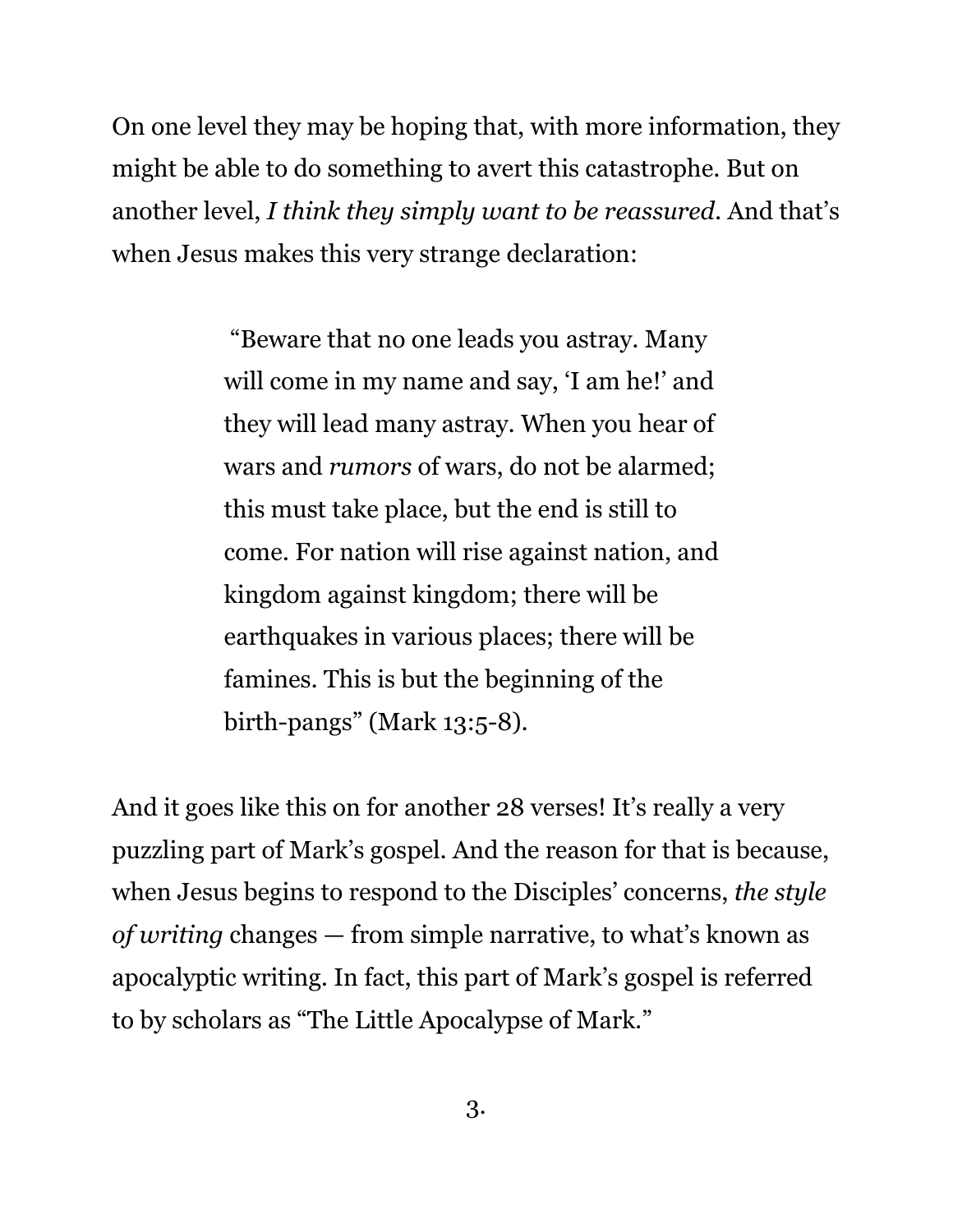There are other examples of apocalyptic literature in the Bible: in Daniel, Zechariah, and Joel, in the Old Testament. And in the Revelation to John, *and* in the other Gospels, in the New. But here's the thing: apocalyptic writing usually shows up only when the people of God are in extremely bad situations. And the bizarre and often cryptic language contained in apocalyptic writing — like the violent imagery of war in heaven, and devouring monsters, and plagues of locust — were all meant to be *comforting* and *consoling*. And if you're wondering how that all works, you wouldn't be the first to ask.

Well, the often hidden meaning contained in apocalyptic writing served as a reminder that, even though it looks like the world is out of control, God is *still* in control. And even though it looks like God has forgotten all about the mess we're in, everything that's going on is part of God's plan. That God has *not* forgotten about his people. That God is still in charge, and goodness and righteousness will triumph over evil in the end. So, take heart! Communicating all this was the purpose of apocalyptic writing.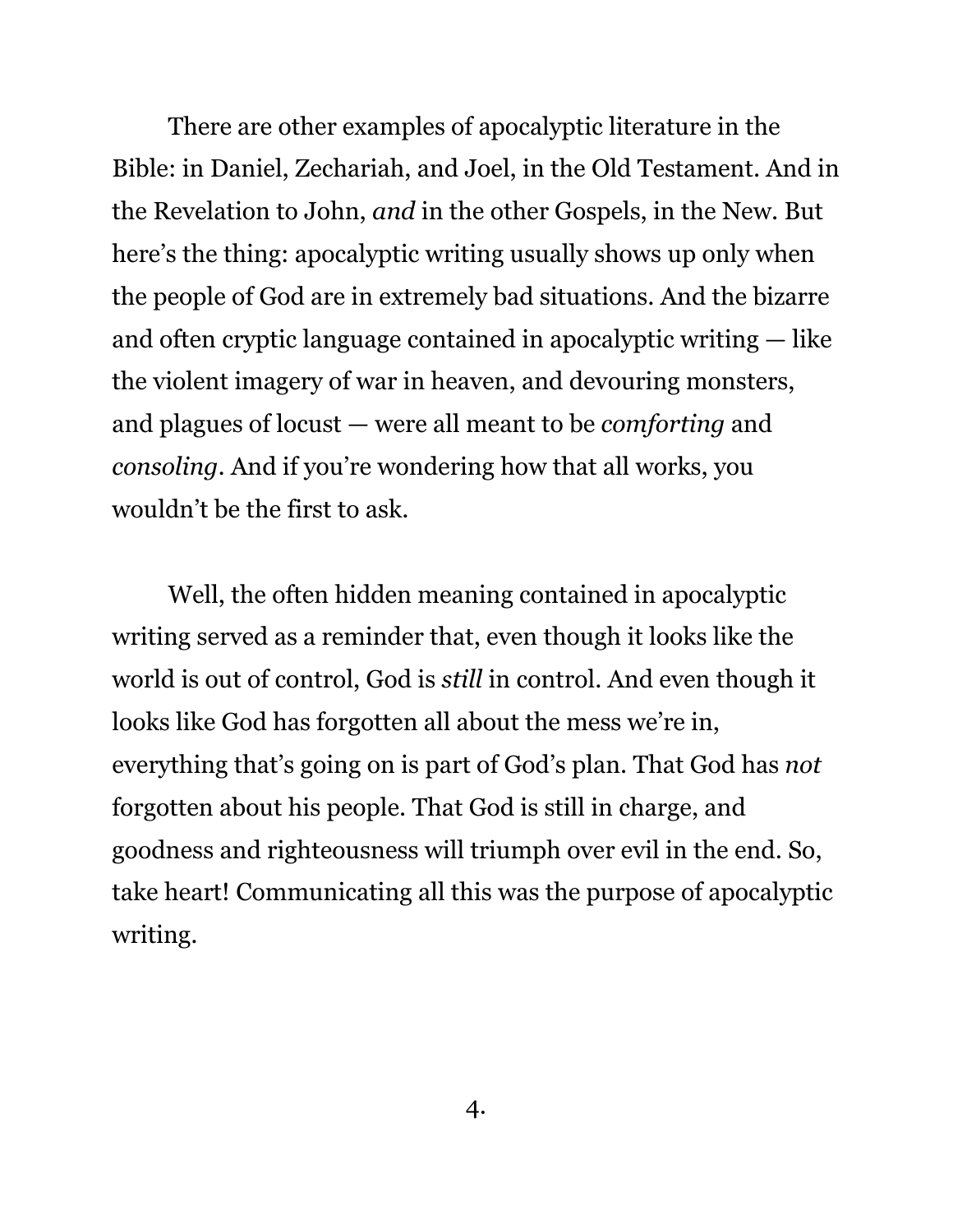Now, it helps to remember that Mark's gospel was written sometime around the year 70 CE. And that the people for whom Mark was written, were going through a time of great persecution. Their's was the great age of the martyrs for Christ, and people never knew if or when they'd be called upon to offer the ultimate sacrifice. And, in fact, at the time when Mark's gospel was being circulated, the Temple, and the entire city of Jerusalem had *already been* destroyed — and destroyed in a campaign designed by the Emperor Caesar to (and I quote):

> "to leave future visitors to this spot no reason to believe that it had *ever* been inhabited."

And so, for the readers of Mark's gospel, who thought the world was literally coming down around them, these strange passages sought to assure them that God was still at the helm of the ship.

And while apocalyptic utterances might have worked in the first century, they somehow ring hollow in the twenty-first. For, in a world like ours — when we're nearly two years into a global pandemic, and hundreds of thousands of new cases are being diagnosed every day, and the political discourse around all that is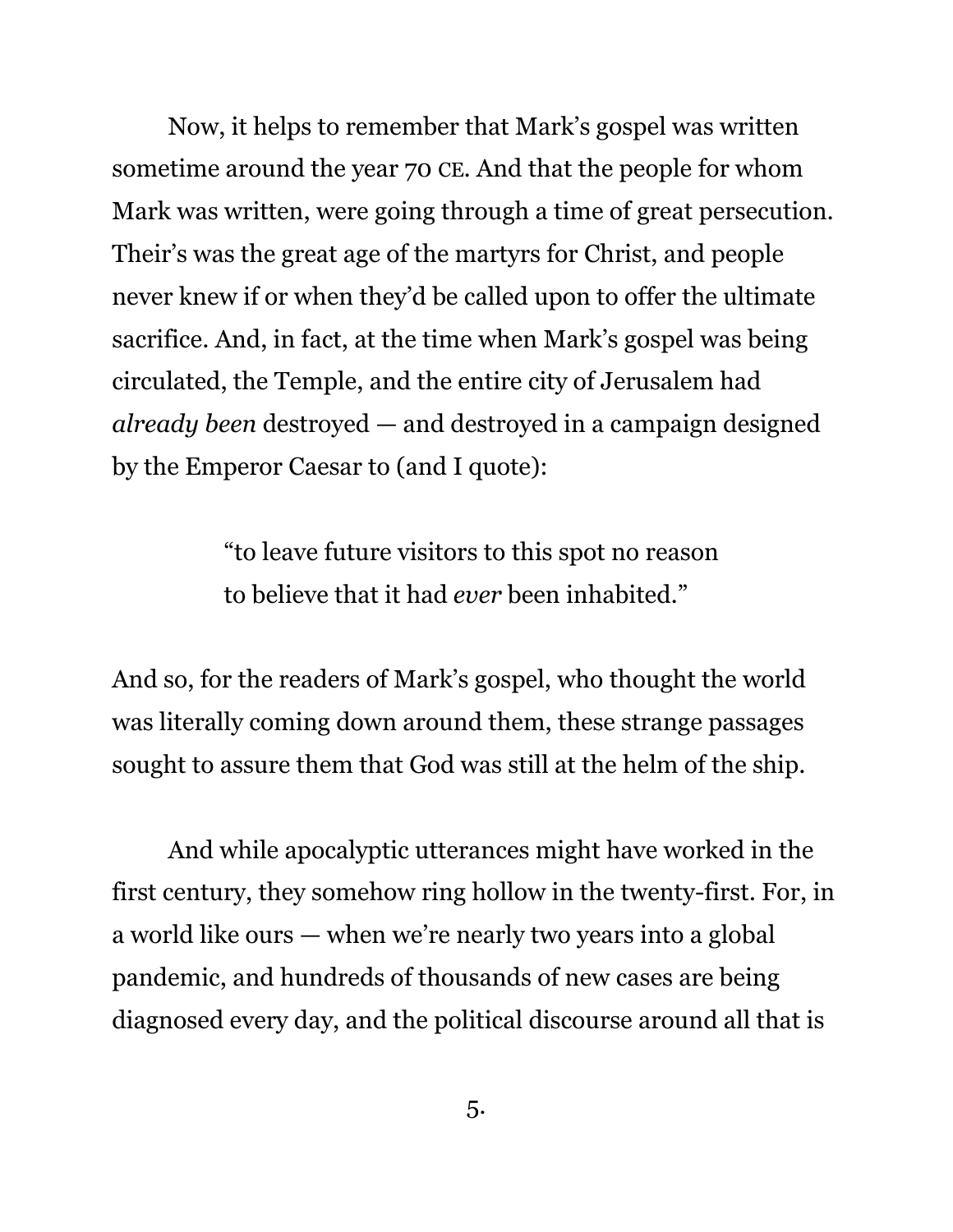so toxic — given all that, to be told that it's all part of God's plan, and that God is still in control, isn't a very satisfying answer. Because it can often be hard to see God at work around us.

However, several years ago, I sat with a woman in an intensive care unit in a hospital in Kansas City. Her name was Ardis and her husband was dying, and the doctors were finally going to remove all of the life-support appliances. He was way too young to be dying, but nothing else could be done. And so, Ardis and I sat together next to his bed for several hours, talking, praying, reminiscing, laughing, crying, and so on. Eventually, Ira's heart stopped beating, Ardis kissed his forehead, and we left.

Later, Ardis would tell me that, even though she absolutely hated losing her husband at such an early age, she knew without a doubt that God had been with her throughout that time.

I think that, if the author of Mark's gospel were alive today, he might have something different to say to us. To someone like Ardis he *wouldn't* say "This is all part of God's plan." Rather, he'd probably say something like, "As awful as it was to go through all that, God was still with you throughout that process."

6.